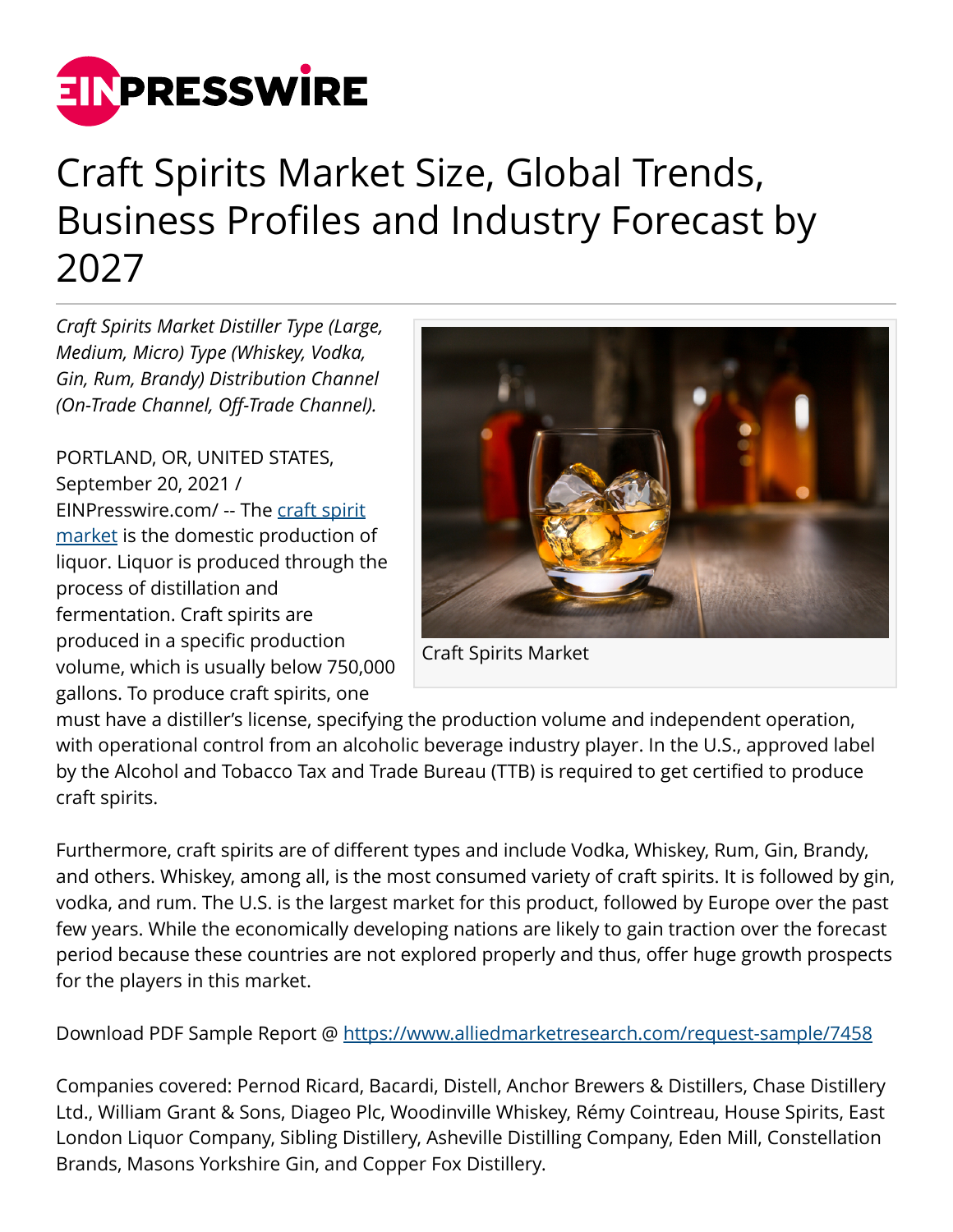COVID-19 Scenario Analysis:

The COVID-19 outbreak has affected the craft spirits market globally.

The lockdown situation has shut all the industries due to which the production is affected. All the bars, restaurants, pubs, liquor stores, in almost all the countries have been shut, disrupting the sales volume and frequency of the craft spirits.

The alcoholic drinks are a major source of revenue for most of the countries. But, as the alcohol products do not come under the list of the essential items made by the government amid the Corona pandemic, it has given a massive blow to the sales of alcohol.

Also, trade activities are at a halt, again affecting the imports and exports of alcoholic beverages.

Besides this, the lockdown was lifted in a few countries, and liquor shops were being opened, thereby increasing the sales and production of craft spirits.

Top Impacting Factors: Market Scenario Analysis, Trends, Drivers and Impact Analysis A large demographic section of the consumers of craft spirits is visiting restaurants and pubs frequently, driving the sales of the craft spirits. Also, the major share of consumers in this market are the millennials. A large section of the millennial population comprises of employed consumers who have significant purchasing power. While the other half has reached the Legal Drinking Age (LDA). Thereby, this segment of the population is driving the global craft spirits market exponentially. Along with this, the changing lifestyle of people, increase in personal disposable income, consumer awareness, improving living standards, increasing investments in R&D, and product diversity also triggers the growth of the global craft spirits market.

Get detailed COVID-19 impact analysis on the Craft Spirits Market @ <https://www.alliedmarketresearch.com/request-for-customization/7458?reqfor=covid>

However, stringent government regulations in a few regions, rise in taxes, climatic changes, and availability of cheap substitutes restrict the growth the growth of the market. Also, high consumption of craft spirits leads to numerous health risks such as heart diseases, liver diseases, and even cancer. In addition to this, several activists and organizations are spreading awareness among people about the adverse effects of alcohol consumption, which can impede the demand for craft spirits globally.

Many players use large distillers for the production of craft spirits because they reduce the cost of production. In this case, a growing merger and acquisition activities and expansion of the portfolio will act as a huge opportunity for market growth. Also, simplified registration and a hassle-free approval process coupled with supportive policies motivate significant investments in this industry.

Inquire Before Purchase: <https://www.alliedmarketresearch.com/purchase-enquiry/7458>

The Global Crafts Spirits Market Trends are as follows: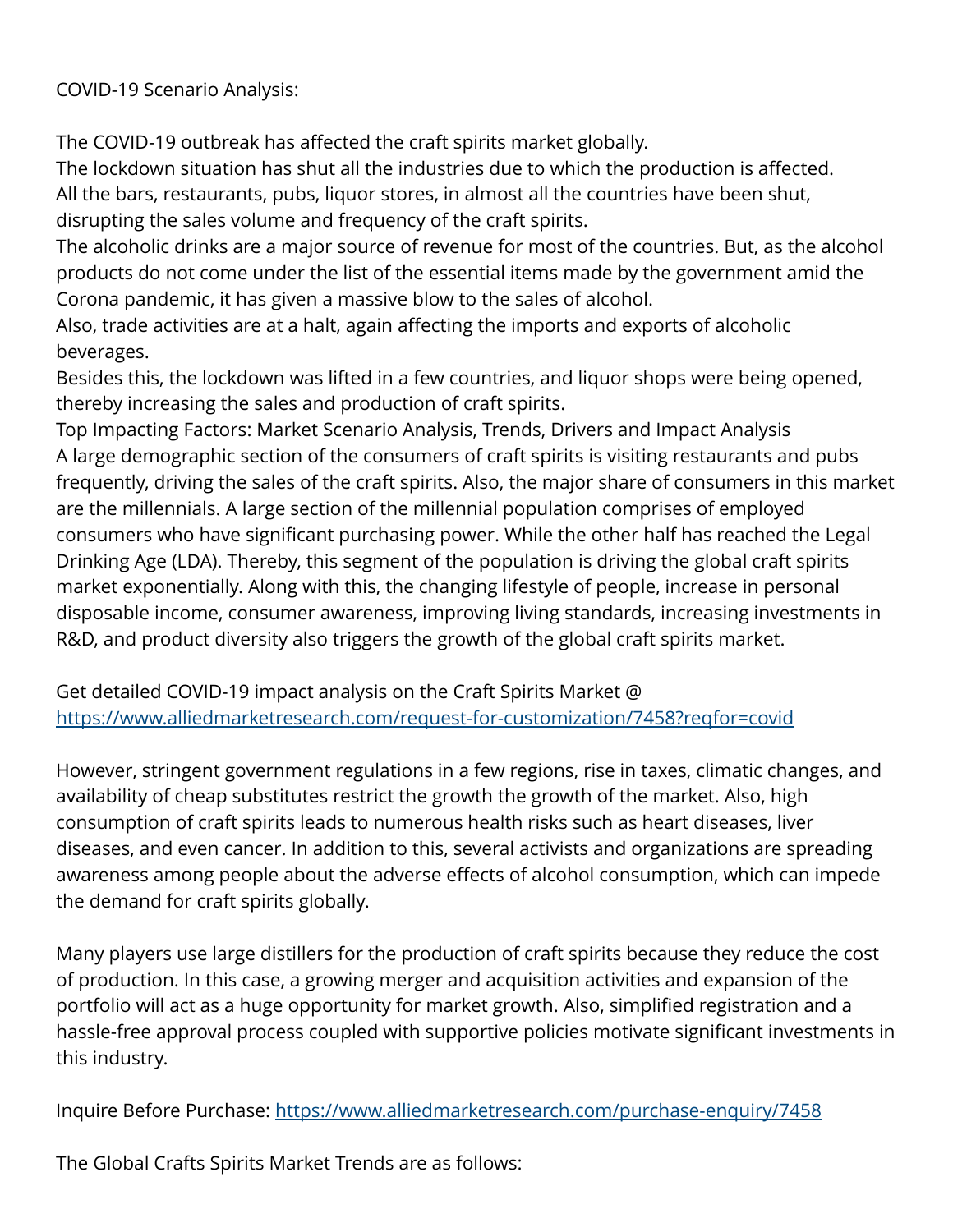## Substantial Growth of Crafts Gin Segment:

Owing to the rise in consumer demand, the Gin segment of craft spirits is gaining traction over the past few years. This rise in demand is due to the unique taste, texture, and flavor of the juniper berries. Gin distillers produce innovative products by focusing on different ingredients, like almond, grape, lemon, orange peels, saffron, coriander, spices, and cinnamon. In this way, they are enhancing the flavor and taste if the product.

### Adoption of Automation:

Craft spirits manufactures are replacing manual tasks and taking up automation for the manufacturing process. Manual tasks can lead to significant product loss and due to human errors. Tasks like manual filling and labeling are being replaced with the automation process and increasing efficiency. The development of the manufacturing processes into automation is likely to boost sales for the global market of the craft spirits.

Request For Customization: [https://www.alliedmarketresearch.com/request-for](https://www.alliedmarketresearch.com/request-for-customization/7458)[customization/7458](https://www.alliedmarketresearch.com/request-for-customization/7458)

## New Product Launches:

The vendors of craft spirits are continuously operating to launch new and unique products. This perpetual launch of new craft spirits, with different flavors and taste, will tip the scales of craft spirits in their favor in the coming years. Growing popularity of the product attracts international players to increase their portfolio and acquire small distilleries operating at the local level. This has intensified the competition of the craft spirits market, globally.

### Key Benefits of the Report:

This study presents the analytical depiction of the global craft spirits industry along with the current trends and future estimations to determine the imminent investment pockets. The report presents information related to key drivers, restraints, and opportunities along with detailed analysis of the global craft spirits market share.

The current market is quantitatively analyzed from 2020 to 2027 to highlight the global craft spirits market growth scenario.

Porter's five forces analysis illustrates the potency of buyers & suppliers in the market.

### Similar Reports:

[Global Craft Beer Market Expected to Reach \\$186,590 Million by 2025](https://www.alliedmarketresearch.com/craft-beer-market) [Luxury Wines and Spirits Market is Expected to Reach \\$1411 Billion by 2027](https://www.alliedmarketresearch.com/luxury-wines-and-spirits-market)

## Upcoming Reports:

Cognac Market: <https://www.alliedmarketresearch.com/cognac-market-A11142> Beer Stabilizers Market: <https://www.alliedmarketresearch.com/beer-stabilizers-market-A10002> Beer Tank Market:<https://www.alliedmarketresearch.com/beer-tank-market-A07080>